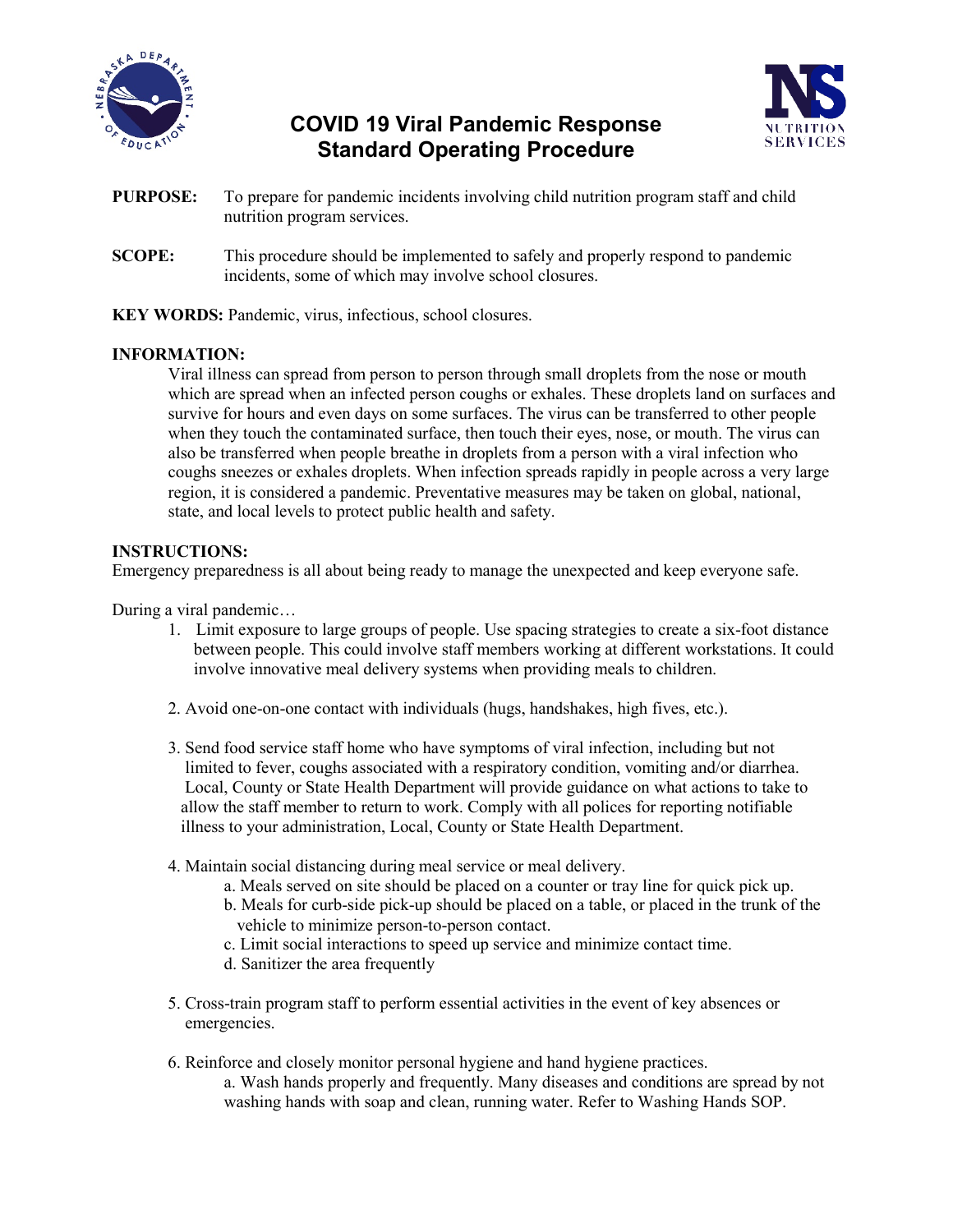



b. Apply the "no bare hand contact" rule. Wear single-use food gloves when handling ready-to-eat foods. As a best practice, wear single-use gloves when handling or delivering all foods.

c. As a best practice, wear a disposable apron when handling or delivering foods.

- d. Strongly reinforce health and hygiene activities. Refer to SOP 3 Personal Hygiene.
- 8. Avoid touching eyes, nose, or mouth. Follow appropriate coughing and sneezing etiquette. Cough or sneeze using a disposable tissue or elbow, followed by proper handwashing at all times.
- 9. Allow only program staff, custodial staff, and approved volunteers to enter program areas.
- 10. Routinely clean and disinfect high-touch nonfood-contact surfaces, such as door handles, light switches, phones, keyboards, tray slides, etc. Disinfecting works by using chemicals to kill germs on surfaces. Disinfectants are chemical products that destroy or inactivate germs.

a. Use properly diluted household bleach solutions, alcohol solutions with at least 70% alcohol, and/or EPA-registered disinfectants.

b. Disinfecting solutions can be transferred to the spray bottle for easier application to areas that need to be disinfected.

c. Allow the disinfectant to remain in contact with the surface for the appropriate amount of time. Follow manufacturer's instructions for contact time**.**

d. Diluted household bleach disinfecting solutions can be used if appropriate for the surface. Prepare by mixing 1/3rd cup bleach per gallon of warm water, wearing glove and eye protections and mixing in a well-ventilated area. Contact time for a chlorine bleach solution is about 5 minutes.

- 11. Clean and sanitize food contact surfaces before and after each use. See Cleaning and Sanitizing Food Contact Surfaces SOP.
- 12. Handle program wastes properly.
- 13. Discontinue use of share table options temporarily.
- 14. As part of overall emergency preparedness, maintain an updated contact list of key partners at the State and local levels.
- 15. Keep staff, customers, and other stakeholders informed with current and reliable information.
- 16. Work in cooperation with school administration and media to communicate importance of preventative measures,

#### **MONITORING:**

Food Service Manager/Director will ensure that at least one on-duty staff person is designated to implement this SOP during a viral pandemic incident.

Food Service Manager/Director will exclude nutrition program employees in accordance with State health directives and contact necessary local, county and state officials.